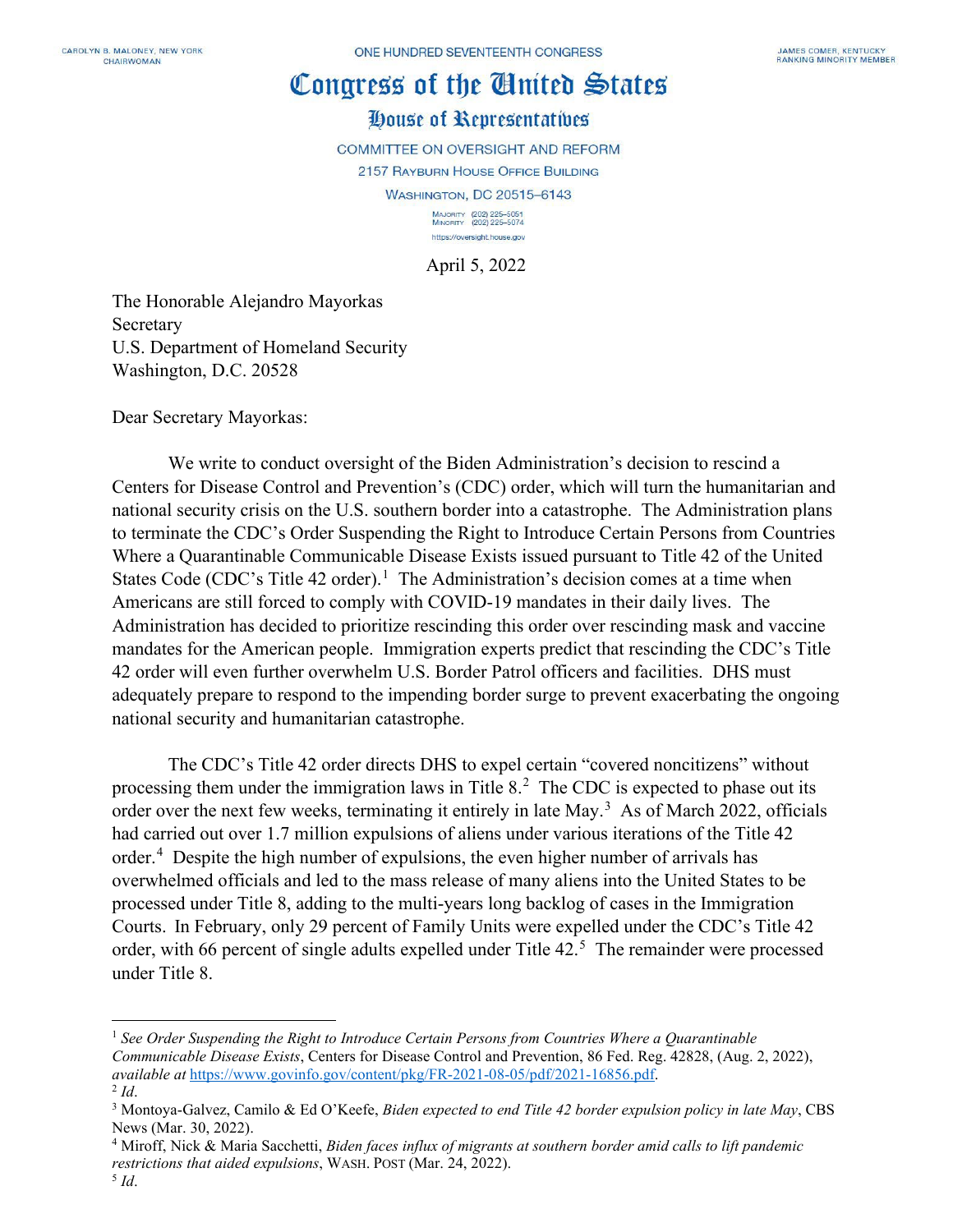Secretary Mayorkas April 5, 2022 Page 2 of 6

The Biden Administration's open borders policies and rhetoric have already created a humanitarian and national security crisis. From President Biden proposing amnesty as his first piece of legislation to the Administration abolishing U.S. Immigration and Customs Enforcement's (ICE) law enforcement mission via memoranda, the Biden Administration has signaled to the world our immigration laws can be violated without consequence. In calendar year 2021 alone, there were 2,019,945 apprehensions of illegal border crossers by U.S. Border Patrol (USBP).<sup>[6](#page-1-0)</sup> This historic level of apprehensions has overwhelmed USBP personnel, who are diverted from securing the border by the need to process and care for thousands of migrants per day. In fact, more than 400,000 illegal border crossers were released into the U.S. during President Biden's first year in office.<sup>[7](#page-1-1)</sup>

Reports indicate that USBP facilities are already operating over capacity. Therefore, USBP officials must quickly release many illegal border crossers directly from custody.<sup>[8](#page-1-2)</sup> In many cases, these illegal border crossers are simply released without even being issued a Notice to Appear in Immigration Court. Instead, they are simply asked to self-report to ICE for further processing once those aliens reach their final destinations in the interior of the country.<sup>[9](#page-1-3)</sup> With the end of the CDC's Title 42 order, these releases are expected to increase dramatically.

Border officials have expressed concern that the end of the CDC's Title 42 order—on top of an already historic level of illegal crossings and facilities over capacity—"will precipitate another crisis similar to the mass arrival in Del Rio, Texas, last September of Haitian migrants who waded across the Rio Grande and formed a tent city."<sup>10</sup> Reportedly, DHS predicts that as many as 12,000 to 18,000 illegal border crossers per day would attempt to cross once the CDC's Title 42 order is lifted.<sup>[11](#page-1-5)</sup> Even former DHS Secretary Jeh Johnson once stated that over 1,000 apprehensions per day "was a relatively bad number" that "overwhelms the system."<sup>[12](#page-1-6)</sup> He noted, during the surge in crossings in the spring of 2019, that "I cannot begin to imagine what 4,000 a day looks like, so we are truly in a crisis."<sup>[13](#page-1-7)</sup> We are experiencing that crisis now.

If current apprehension levels—which are already well above 5,000 per day on average are indicative of a crisis, 12,000 to 18,000 illegal border crossers per day will be a catastrophe. The decision to rescind CDC's Title 42 order is basically gifting a pandemic relief package for Transnational Criminal Organizations that control the human smuggling routes and crossings.

<span id="page-1-0"></span><sup>6</sup> U.S. Department of Homeland Security, U.S. Customs and Border Protection, *Southwest Land Border Encounters*, *available at* <https://www.cbp.gov/newsroom/stats/southwest-land-border-encounters> (last accessed February 22, 2022, sort by Component, U.S. Border Patrol).

<span id="page-1-1"></span><sup>7</sup> Sullivan, Eileen, *Migrants Left in Limbo After Policy Change to Help Busy Border Officials*, N.Y. TIMES (Feb. 14, 2022).

<span id="page-1-2"></span><sup>8</sup> Miroff, Nick & Maria Sacchetti, *Biden faces influx of migrants at southern border amid calls to lift pandemic* 

<span id="page-1-4"></span>

<span id="page-1-5"></span>

<span id="page-1-3"></span>*restrictions that aided expulsions*, WASH. POST (Mar. 24, 2022).<br><sup>9</sup> *Id.* 10<br><sup>10</sup> *Id.* 11 Hesson, Ted & Kristina Cooke, *U.S. preps for possible spike in border crossings, as officials mull lifting COVID curbs*, REUTE

<span id="page-1-6"></span><sup>&</sup>lt;sup>12</sup> Ernst, Douglas, *Jeh Johnson says border crisis is real: 'I cannot begin to imagine' 4K apprehensions per day*, WASH. TIMES (Mar. 29, 2019). 13 *Id*.

<span id="page-1-7"></span>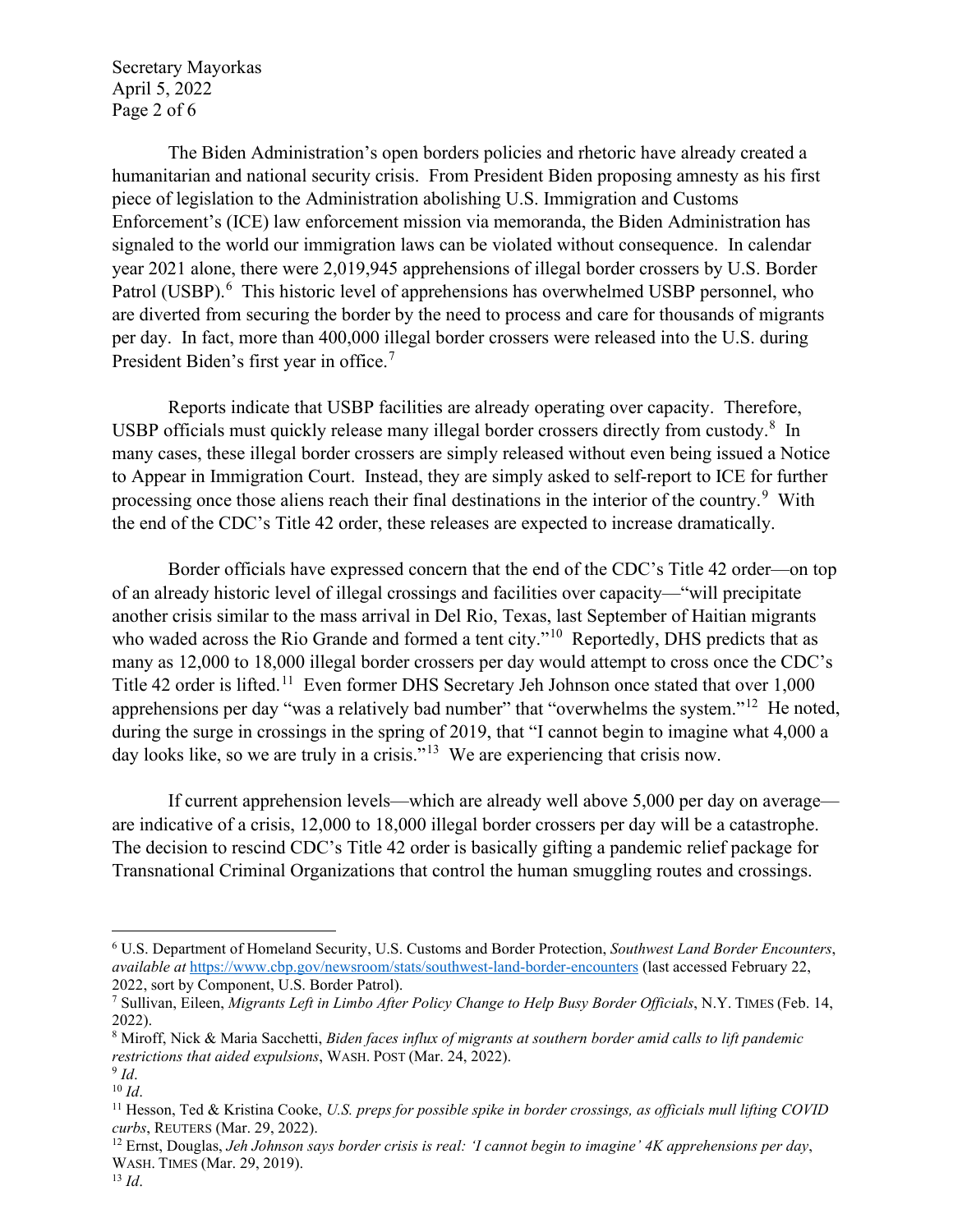Secretary Mayorkas April 5, 2022 Page 3 of 6

Cartels have already profited from the lawlessness bringing contraband, including highly lethal fentanyl, and criminal aliens into the U.S. This will continue, but at an accelerated rate.

Rescinding CDC's Title 42 order will also further erode border security and cede more power to the cartels. Currently, over 1,000 illegal border crossers per day are categorized by USBP as "gotaways," evading apprehension entirely,<sup>[14](#page-2-0)</sup> with over 220,000 gotaways reported since just October 2021.<sup>[15](#page-2-1)</sup> USBP personnel are already stretched beyond their capacity. With the expected and dramatic border surge, even more illegal aliens will evade detection. And those aliens could include criminals and terrorists. Public reporting indicates that at least several potential terrorists were apprehended by USBP personnel after illegally crossing the border last year.<sup>[16](#page-2-2)</sup> It is likely that the numbers of terrorists apprehended is much higher than publicly known. Prior to his departure, former Border Patrol Chief Rodney Scott said that the USBP was encountering "[Aliens with hits on the Terrorist Screening Database] at a level we have never seen before. That's a real threat."<sup>[17](#page-2-3)</sup>

To assist Republicans on the Committee on Oversight and Reform understand DHS's preparations to avoid a catastrophic situation on the southwest border following CDC's rescission of the Title 42 order, please provide the following documents and information, no later than April 19, 2022:

- 1. All documents and communications between the DHS and CDC from August 2, 2021 to the present regarding whether to continue or rescind the CDC's Title 42 order;
- 2. All documents and communications containing any estimate or projection of the numbers of illegal border crossers expected to arrive in the United States upon termination of the CDC's Title 42 order, whether in the aggregate across the southwest border or disaggregated by sector;
- 3. All documents and communications relating to any assessment of USBP facilities' capacity to provide a safe and healthy temporary custodial environment for apprehended illegal border crossers and USBP personnel upon termination of the CDC's Title 42 order;
- 4. An estimate of total current processing capacity for USBP facilities (total hold capacity measured in persons) compared to the actual usage of USBP facilities, disaggregated by sector;

<span id="page-2-0"></span><sup>14</sup> Miroff, Nick, *Border officials say more people are sneaking past them as crossings soar and agents are* 

<span id="page-2-1"></span>*overwhelmed*, WASH. POST (Apr. 2, 2021).<br><sup>15</sup> Melugin, Bill & Adam Shaw, *220,000 illegal immigrants evaded Border Patrol since October: source*, FOX<br>NEWS (Feb. 23, 2022).

<span id="page-2-2"></span><sup>&</sup>lt;sup>16</sup> See e.g. Ainsley, Julia, *CBP stopped two men on terrorism watchlist at border, says such incidents are rare*, NBC NEWS, (Apr. 6, 2021); Giaritelli, Anna, *Border Patrol stops suspected terrorist from Saudi Arabia in Arizona*,

<span id="page-2-3"></span><sup>&</sup>lt;sup>17</sup> Giaritelli, Anna, *Suspected terrorists crossing border 'at a level we have never seen before,' outgoing Broder Patrol chief says*, WASH. EXAMINER (Aug. 16, 2021).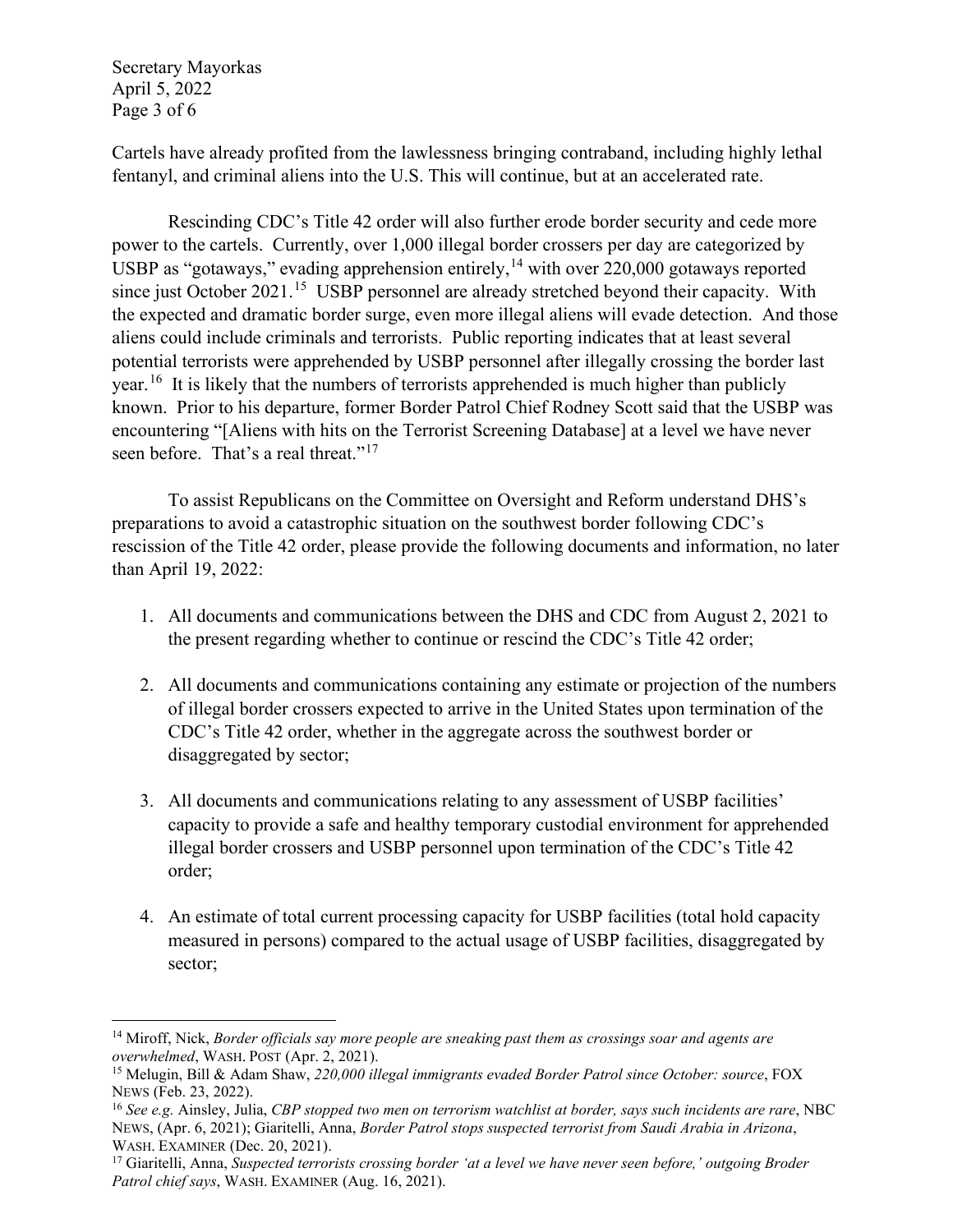Secretary Mayorkas April 5, 2022 Page 4 of 6

- 5. An estimate of the projected required usage of USBP facilities upon termination of the CDC's Title 42 order, disaggregated by sector, together with any plans to augment that capacity on a temporary or permanent basis;
- 6. An explanation of the preparations being undertaken by the DHS and all DHS components to prepare for or respond to an influx of illegal border crossers upon termination of the CDC's Title 42 order;
- 7. All documents and communications referring to any plans to increase USBP's ability to apprehend or process illegal border crossers through assignment of temporary details of employees from other DHS components or from outside of DHS, including any assessment of the impact on the mission of those employees' current duty stations;
- 8. All documents and communications between DHS and the Department of Justice (DOJ) Executive Office for Immigration Review (EOIR) relating to any preparations to expedite processing or adjudication of claims arising under Title 8 of the United States Code upon termination of the CDC's Title 42 order;
- 9. All documents and communications in the custody and control of DHS or any DHS component referencing or relating to any assessment of border security and USBPs ability to interdict illegal border crossers and illicit narcotics including fentanyl upon termination of the CDC's Title 42 order;
- 10. All documents and communications in the custody and control of DHS or any DHS component referencing or relating to any assessment of the likely actions of Transnational Criminal Organizations in response to termination of the CDC's Title 42 order;
- 11. All documents and communications regarding the ability of U.S. Immigration and Customs Enforcement to detain all aliens subject to the mandatory custody provisions of sections  $236(c)$  and section  $241(a)(2)$  of the Immigration and Nationality Act upon termination of the CDC's Title 42 order.

Thank you for your consideration of this important issue. To make arrangements to deliver documents or ask any related follow-up questions, please contact Committee on Oversight and Reform Republican Staff at (202) 225-5074. The Committee on Oversight and Reform is the principal oversight committee of the U.S. House of Representatives and has broad authority to investigate "any matter" at "any time" under House Rule X. Thank you in advance for your cooperation with this inquiry.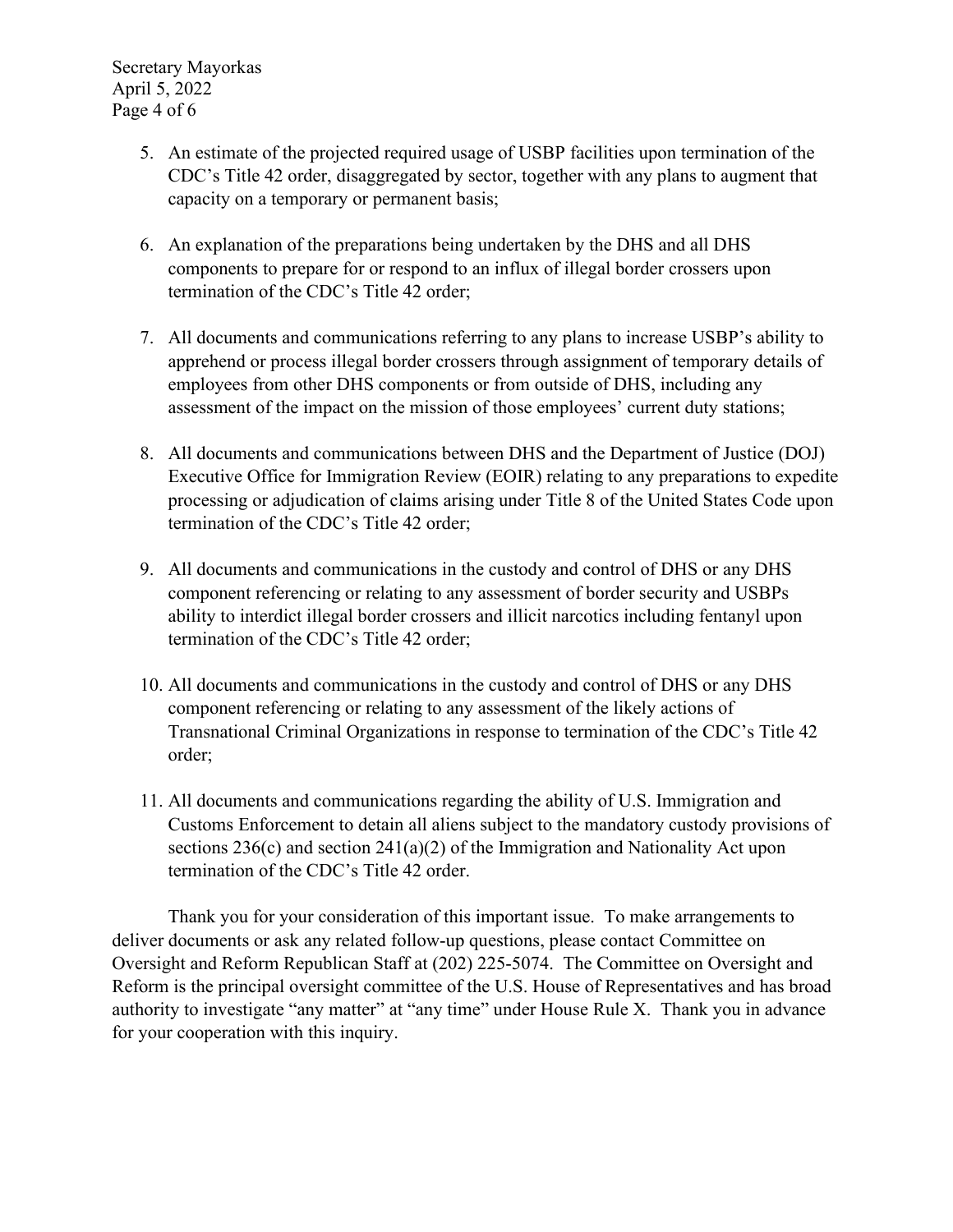Secretary Mayorkas April 5, 2022 Page 5 of 6

Sincerely,

 $\lambda$ lmer (omer) James Comer Jody Hice

Ranking Member **Ranking Member** Ranking Member Committee on Oversight and Reform Subcommittee on Government

um Swithmur

Glenn S. Grothman Michael Cloud Ranking Member Ranking Member Subcommittee on National Security Subcommittee on Economic and

Ralph Norman Nancy Mace

Ranking Member Ranking Member

Jim Jordan Virginia A. Foxx<br>
Member of Congress Member of Cong

Bob Gibbs Clay Higgins

 $\eta_{\ell}$  assumed the  $\eta_{\ell}$ Sessions Fred Keller

**Operations** 

Consumer Policy

 $\frac{1}{1000}$  or  $\frac{1}{1000}$  or  $\frac{1}{1000}$  or  $\frac{1}{1000}$ 

Subcommittee on Environment Subcommittee on Civil Rights and Civil Liberties

 $x - y$  as  $y - y$ 

Member of Congress

 $\omega$   $\omega$ 

Member of Congress Member of Congress

Member of Congress Member of Congress